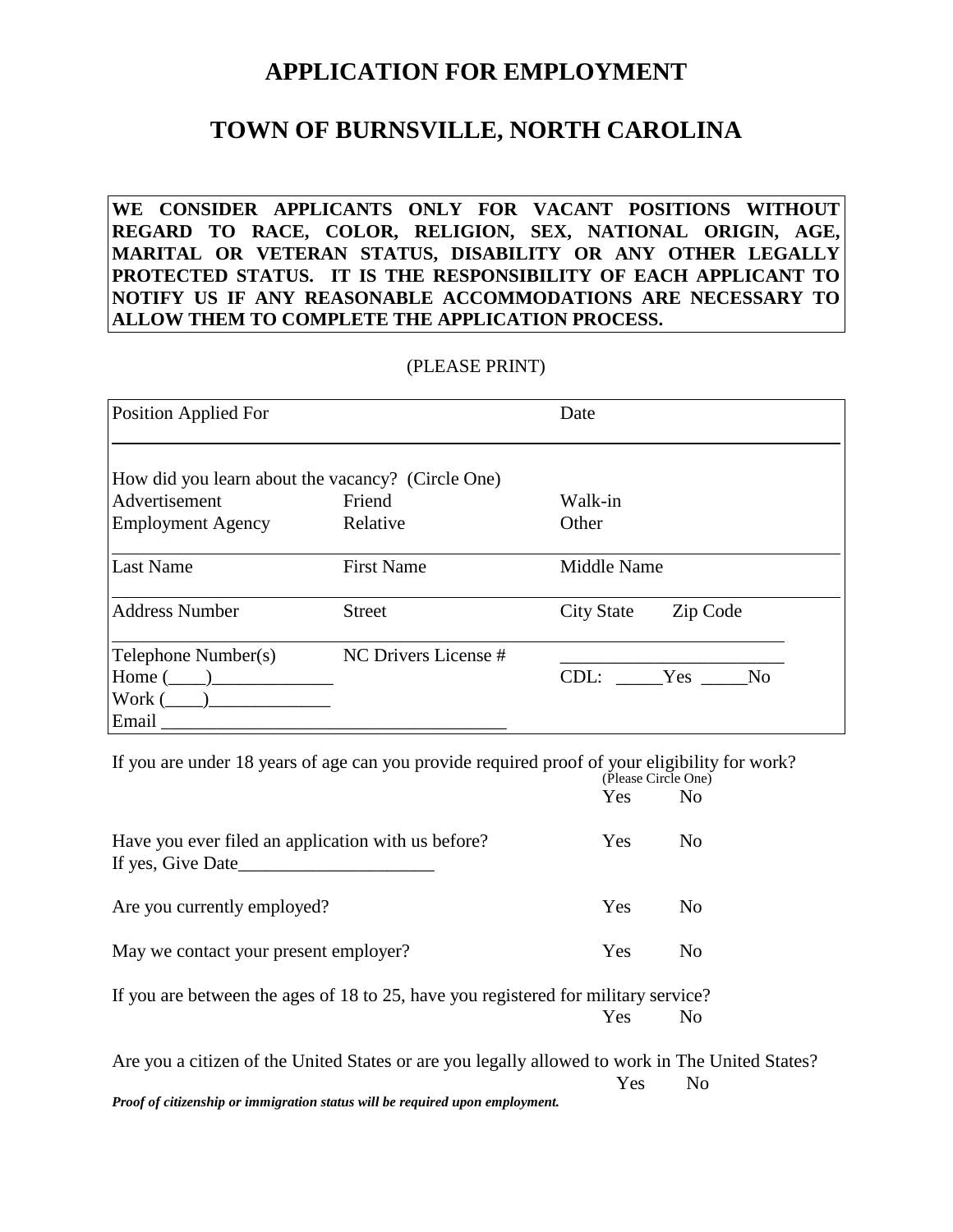Have you been convicted of any crime other than a minor traffic violation? *(Circle One)* Yes No

If yes, please explain:

When would you be available to start work?\_\_\_\_\_\_\_\_\_\_\_\_\_\_\_\_\_

# **EDUCATION**

\_\_\_\_\_\_\_\_\_\_\_\_\_\_\_\_\_\_\_\_\_\_\_\_\_\_\_\_\_\_\_\_\_\_\_\_\_\_\_\_\_\_\_\_\_\_\_\_\_\_\_\_\_\_\_\_\_\_\_\_\_\_\_\_\_\_\_\_\_\_\_\_\_\_\_\_\_\_

\_\_\_\_\_\_\_\_\_\_\_\_\_\_\_\_\_\_\_\_\_\_\_\_\_\_\_\_\_\_\_\_\_\_\_\_\_\_\_\_\_\_\_\_\_\_\_\_\_\_\_\_\_\_\_\_\_\_\_\_\_\_\_\_\_\_\_\_\_\_\_\_\_\_\_\_\_\_ \_\_\_\_\_\_\_\_\_\_\_\_\_\_\_\_\_\_\_\_\_\_\_\_\_\_\_\_\_\_\_\_\_\_\_\_\_\_\_\_\_\_\_\_\_\_\_\_\_\_\_\_\_\_\_\_\_\_\_\_\_\_\_\_\_\_\_\_\_\_\_\_\_\_\_\_\_\_ \_\_\_\_\_\_\_\_\_\_\_\_\_\_\_\_\_\_\_\_\_\_\_\_\_\_\_\_\_\_\_\_\_\_\_\_\_\_\_\_\_\_\_\_\_\_\_\_\_\_\_\_\_\_\_\_\_\_\_\_\_\_\_\_\_\_\_\_\_\_\_\_\_\_\_\_\_\_ \_\_\_\_\_\_\_\_\_\_\_\_\_\_\_\_\_\_\_\_\_\_\_\_\_\_\_\_\_\_\_\_\_\_\_\_\_\_\_\_\_\_\_\_\_\_\_\_\_\_\_\_\_\_\_\_\_\_\_\_\_\_\_\_\_\_\_\_\_\_\_\_\_\_\_\_\_\_

|                                             | <b>Elementary School</b>                                                            | <b>High School</b> | Undergraduate | Graduate |
|---------------------------------------------|-------------------------------------------------------------------------------------|--------------------|---------------|----------|
| <b>School Name</b><br>and Location          |                                                                                     |                    |               |          |
| Years                                       |                                                                                     |                    |               |          |
| Completed                                   | 45678                                                                               | 9 10 11 12         | 1234          | 1234     |
| Diploma or Degree                           | Describe course of study                                                            |                    |               |          |
|                                             |                                                                                     |                    |               |          |
| activities.                                 | Describe any specialized<br>training, apprenticeship<br>skills and extra-curricular |                    |               |          |
| Describe any honors                         |                                                                                     |                    |               |          |
| you have received.                          |                                                                                     |                    |               |          |
| State any additional<br>be helpful to us in | information you feel may<br>considering your application.                           |                    |               |          |

List professional, trade, business, or civic activities and offices held

*(You may exclude memberships which would reveal sex, religion, national origin, age, ancestry or disability or other protected status)*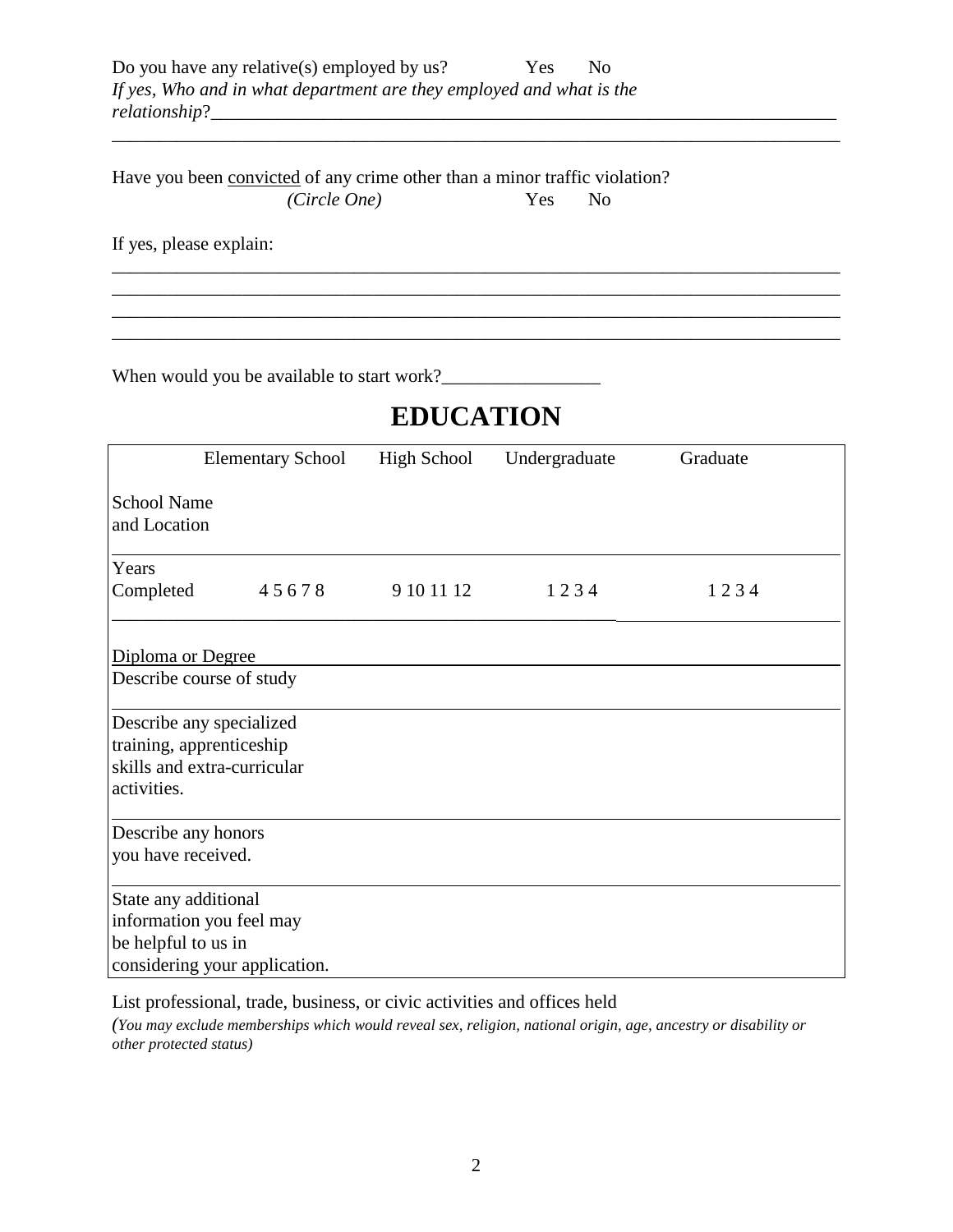#### Special Skills and Qualifications

Summarize special job-related skills and qualifications acquired from employment or other experience.

\_\_\_\_\_\_\_\_\_\_\_\_\_\_\_\_\_\_\_\_\_\_\_\_\_\_\_\_\_\_\_\_\_\_\_\_\_\_\_\_\_\_\_\_\_\_\_\_\_\_\_\_\_\_\_\_\_\_\_\_\_\_\_\_\_\_\_\_\_\_\_\_\_\_\_\_\_\_ \_\_\_\_\_\_\_\_\_\_\_\_\_\_\_\_\_\_\_\_\_\_\_\_\_\_\_\_\_\_\_\_\_\_\_\_\_\_\_\_\_\_\_\_\_\_\_\_\_\_\_\_\_\_\_\_\_\_\_\_\_\_\_\_\_\_\_\_\_\_\_\_\_\_\_\_\_\_ \_\_\_\_\_\_\_\_\_\_\_\_\_\_\_\_\_\_\_\_\_\_\_\_\_\_\_\_\_\_\_\_\_\_\_\_\_\_\_\_\_\_\_\_\_\_\_\_\_\_\_\_\_\_\_\_\_\_\_\_\_\_\_\_\_\_\_\_\_\_\_\_\_\_\_\_\_\_ \_\_\_\_\_\_\_\_\_\_\_\_\_\_\_\_\_\_\_\_\_\_\_\_\_\_\_\_\_\_\_\_\_\_\_\_\_\_\_\_\_\_\_\_\_\_\_\_\_\_\_\_\_\_\_\_\_\_\_\_\_\_\_\_\_\_\_\_\_\_\_\_\_\_\_\_\_\_

Have you ever had any job related training in the United States military? (Circle One) Yes No

If yes, please describe

#### **REFERENCES**

\_\_\_\_\_\_\_\_\_\_\_\_\_\_\_\_\_\_\_\_\_\_\_\_\_\_\_\_\_\_\_\_\_\_\_\_\_\_\_\_\_\_\_\_\_\_\_\_\_\_\_\_\_\_\_\_\_\_\_\_\_\_\_\_\_\_\_\_\_\_\_\_\_\_\_\_\_\_

\_\_\_\_\_\_\_\_\_\_\_\_\_\_\_\_\_\_\_\_\_\_\_\_\_\_\_\_\_\_\_\_\_\_\_\_\_\_\_\_\_\_\_\_\_\_\_\_\_\_\_\_\_\_\_\_\_\_\_\_\_\_\_\_\_\_\_\_\_\_\_\_\_\_\_\_\_\_ \_\_\_\_\_\_\_\_\_\_\_\_\_\_\_\_\_\_\_\_\_\_\_\_\_\_\_\_\_\_\_\_\_\_\_\_\_\_\_\_\_\_\_\_\_\_\_\_\_\_\_\_\_\_\_\_\_\_\_\_\_\_\_\_\_\_\_\_\_\_\_\_\_\_\_\_\_\_

Give name, address and telephone number of three (3) references who are not related to you, are not former employers and who have a definite knowledge of your work ability.

|                                                                                                                                                                                                                                                            | 2. |  |  |
|------------------------------------------------------------------------------------------------------------------------------------------------------------------------------------------------------------------------------------------------------------|----|--|--|
| $\mathbf 3$<br><u>and the state of the state of the state of the state of the state of the state of the state of the state of the state of the state of the state of the state of the state of the state of the state of the state of the state</u><br>J., |    |  |  |

### **EMPLOYMENT EXPERIENCE**

Start with your present or latest position. Include any job-related military service assignments and volunteer activities. Please account for all time and explain any breaks in employment periods. You may exclude organizations, which indicate race, color, religion, sex, national origin, disability or other protected status. RESUMES MAY BE ATTACHED ALSO.

| Employer<br>1.      | Dates employed  |                       |
|---------------------|-----------------|-----------------------|
|                     | From            | <b>To</b>             |
|                     |                 |                       |
| Address             |                 | <b>Work Performed</b> |
|                     |                 |                       |
| Telephone Number(s) |                 |                       |
|                     |                 |                       |
| Salary              | <b>Starting</b> | Final                 |
| Job Title           | Supervisor      |                       |
| Reason for Leaving  |                 |                       |
|                     |                 |                       |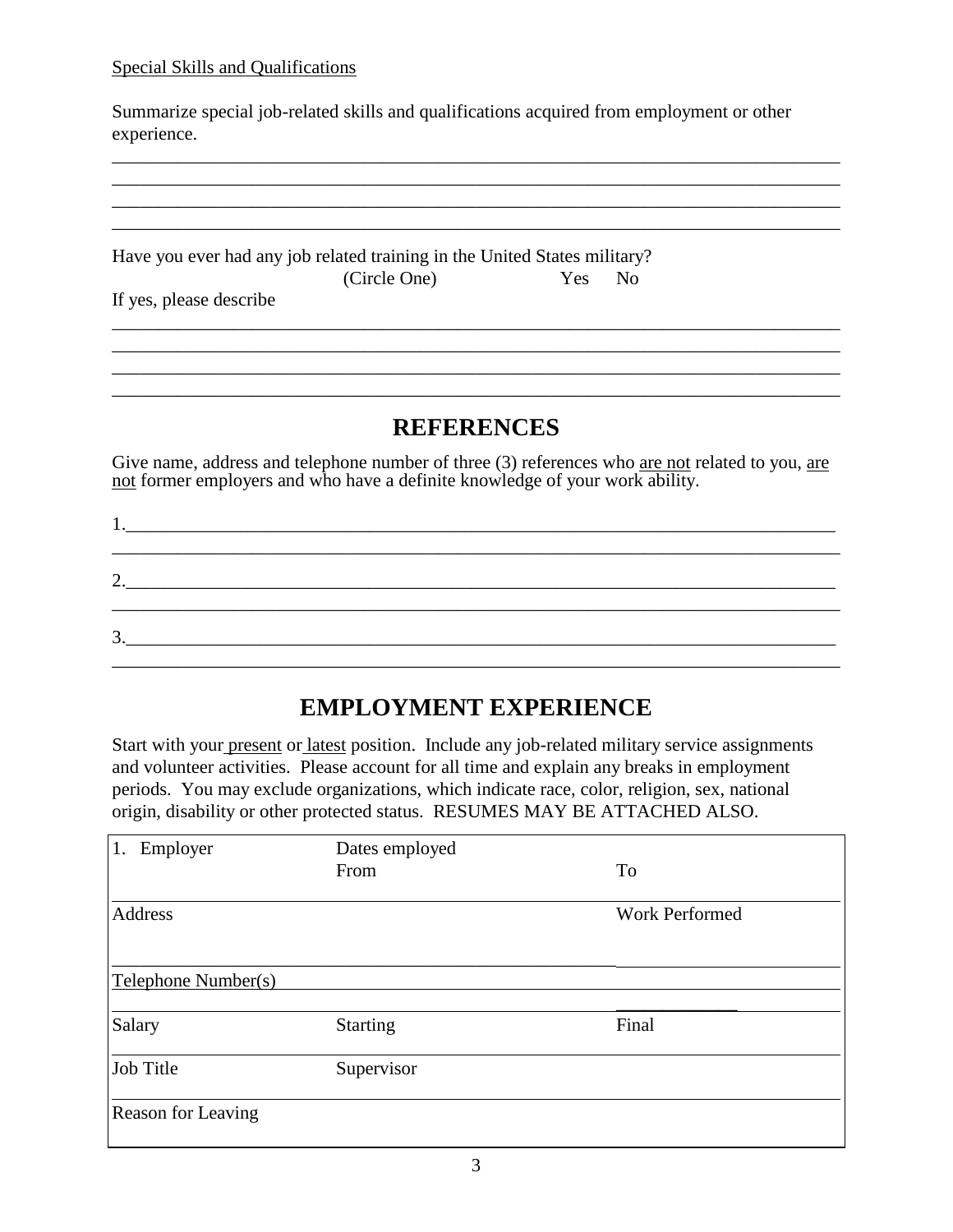| Employer<br>2.      | Dates employed<br>From | To             |
|---------------------|------------------------|----------------|
| <b>Address</b>      |                        | Work Performed |
| Telephone Number(s) |                        |                |
| Salary              | <b>Starting</b>        | Final          |
| <b>Job Title</b>    | Supervisor             |                |
| Reason for Leaving  |                        |                |
| 3.<br>Employer      | Dates employed<br>From | To             |
| <b>Address</b>      |                        | Work Performed |
| Telephone Number(s) |                        |                |
| Salary              | <b>Starting</b>        | Final          |
| Job Title           | Supervisor             |                |
| Reason for Leaving  |                        |                |
| Employer<br>4.      | Dates employed<br>From | To             |
| Address             |                        | Work Performed |
| Telephone Number(s) |                        |                |
| Salary              | <b>Starting</b>        | Final          |
| Job Title           | Supervisor             |                |
| Reason for Leaving  |                        |                |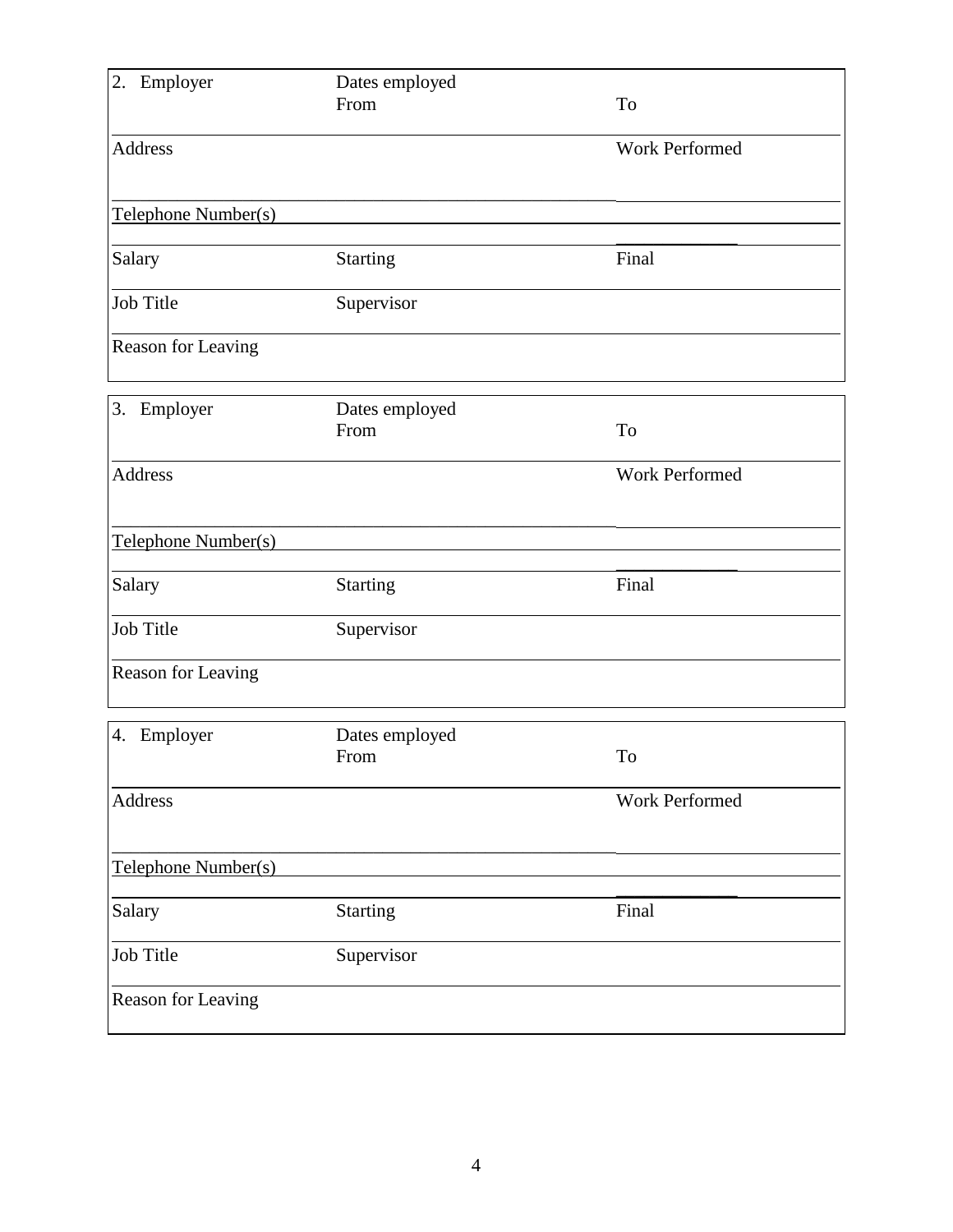### **VOLUNTARY INFORMATION** (INFORMATION WILL BE USED TO ASSIST IN PLACEMENT ONLY)

DISABILITY: A disability is any impairment that substantially limits a major life function. This information is optional. Failure to provide it will not subject you to any adverse treatment. It will be utilized only to assist in making reasonable accommodations for the performance of the essential functions of the position applied for. *Please list below any accommodations that you need to enable you to perform the essential functions of this position.*

\_\_\_\_\_\_\_\_\_\_\_\_\_\_\_\_\_\_\_\_\_\_\_\_\_\_\_\_\_\_\_\_\_\_\_\_\_\_\_\_\_\_\_\_\_\_\_\_\_\_\_\_\_\_\_\_\_\_\_\_\_\_\_\_\_\_\_\_\_\_\_\_\_\_\_\_\_\_ \_\_\_\_\_\_\_\_\_\_\_\_\_\_\_\_\_\_\_\_\_\_\_\_\_\_\_\_\_\_\_\_\_\_\_\_\_\_\_\_\_\_\_\_\_\_\_\_\_\_\_\_\_\_\_\_\_\_\_\_\_\_\_\_\_\_\_\_\_\_\_\_\_\_\_\_\_\_ \_\_\_\_\_\_\_\_\_\_\_\_\_\_\_\_\_\_\_\_\_\_\_\_\_\_\_\_\_\_\_\_\_\_\_\_\_\_\_\_\_\_\_\_\_\_\_\_\_\_\_\_\_\_\_\_\_\_\_\_\_\_\_\_\_\_\_\_\_\_\_\_\_\_\_\_\_\_ \_\_\_\_\_\_\_\_\_\_\_\_\_\_\_\_\_\_\_\_\_\_\_\_\_\_\_\_\_\_\_\_\_\_\_\_\_\_\_\_\_\_\_\_\_\_\_\_\_\_\_\_\_\_\_\_\_\_\_\_\_\_\_\_\_\_\_\_\_\_\_\_\_\_\_\_\_\_

## **APPLICANT'S STATEMENT**

I certify that answers given herein are true and complete to the best of my knowledge. I authorize investigation of all statements contained in this application and release of pertinent information to the Town of Burnsville as may be necessary in arriving at an employment decision.

In the event of my employment, I understand that false or misleading information given in my application or interview(s) may result in discharge. I understand, also, that I am required to abide by all rules and regulations of the Town of Burnsville. Final candidates for full-time positions may be required to take a drug test.

Signature of Applicant Date

\_\_\_\_\_\_\_\_\_\_\_\_\_\_\_\_\_\_\_\_\_\_\_\_\_\_\_\_\_\_\_\_\_\_\_\_\_\_\_\_\_

#### FOR PERSONNEL DEPARTMENT USE ONLY

| Arrange interview? | Yes | N <sub>o</sub> |  |
|--------------------|-----|----------------|--|
| Remarks:           |     |                |  |
|                    |     |                |  |
|                    |     |                |  |
| Employed?          | Yes | N <sub>o</sub> |  |
|                    |     | Salary         |  |
|                    |     |                |  |
|                    |     |                |  |
|                    |     |                |  |